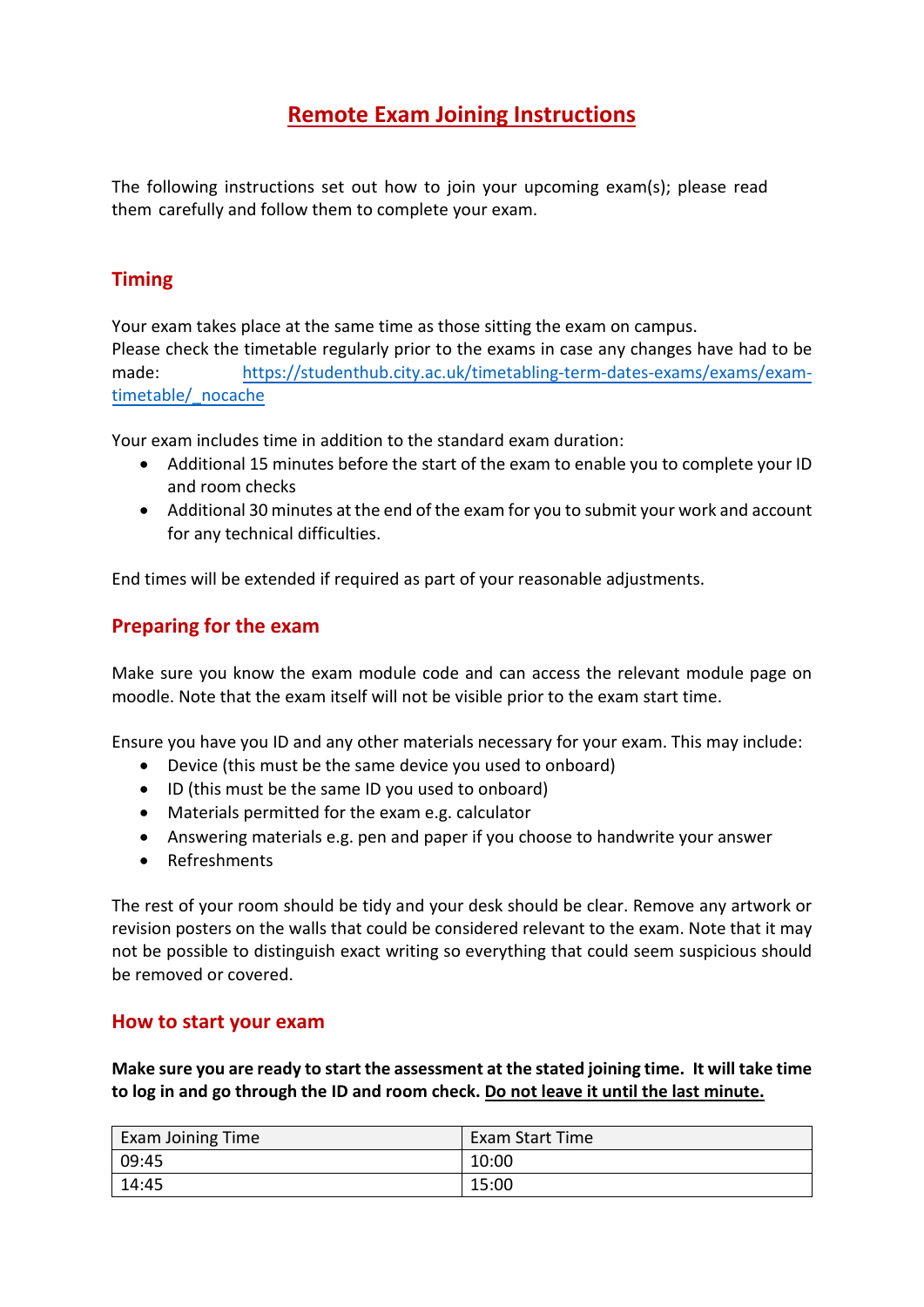- 1. At the exam joining time (15 minutes before the timetabled start of the exam), you should commence the process of logging into the exam, using the following link: [https://eu-testing.verificient.com/.](https://eu-testing.verificient.com/) Your username is your City University email address and you received your password in the onboarding email, which you may have then reset. If you are not able to recall your password, please use the option to reset it.
- 2. Select your exam (as you did for the onboarding activity). Note that this will not be available until the exam joining time and if you log in prior to that you may need to refresh your page at the relevant time for it to become live.
- 3. Complete the joining process by confirming your ID and scanning your room. Following this the ProctorTrack recording will start.
- 4. Navigate to the moodle exam page.
- 5. At the exam start time commence your exam. You may need to wait until the exam opens if you complete the joining process before the exam start time.
	- a. You should complete this as normal for a moodle exam whilst ProctorTrack runs in the background.
	- b. You may handwrite your answers and scan or photograph them with your phone at the end of the exam to upload to moodle. Note: take care not to handle your phone until you are ready to upload. Excessive use of a phone without immediate upload will be reported for suspected academic misconduct.

Please note the following important points:

- **The link to the exam itself will be available within the platform (in the same way as you accessed the onboarding process). This link will not work until the stated joining time**. If you try to use it before that it will be greyed out and you will need to click "refresh" at the joining time for the link to become live.
- **You must use the link provided** [\(https://eu-testing.verificient.com/\)](https://eu-testing.verificient.com/), do not search for Proctortrack online.
- You must use the same device as you used for the onboarding process.
- Your login details will be the same as you have used previously. If you have trouble logging in, please do not make multiple attempts to do so. If your password has been rejected more than once, please try resetting your password instead.
- Use Chrome as your browser.
- If you haven't already done so, set Chrome as your default browser for the duration of the exam period. This will ensure that Chrome is used when you click the joining link and prevent issues at the start of the assessment.
- If your Wi-Fi connection is unreliable, please instead use an ethernet cable to maintain connectivity during the exam. If you lose connectivity during the exam the recording will continue and will upload when the connection is established.
- In order to join the exam you will need to show the same ID as you showed for the onboarding process so please have this to hand.
- You should be ready to start the exam when you commence this process.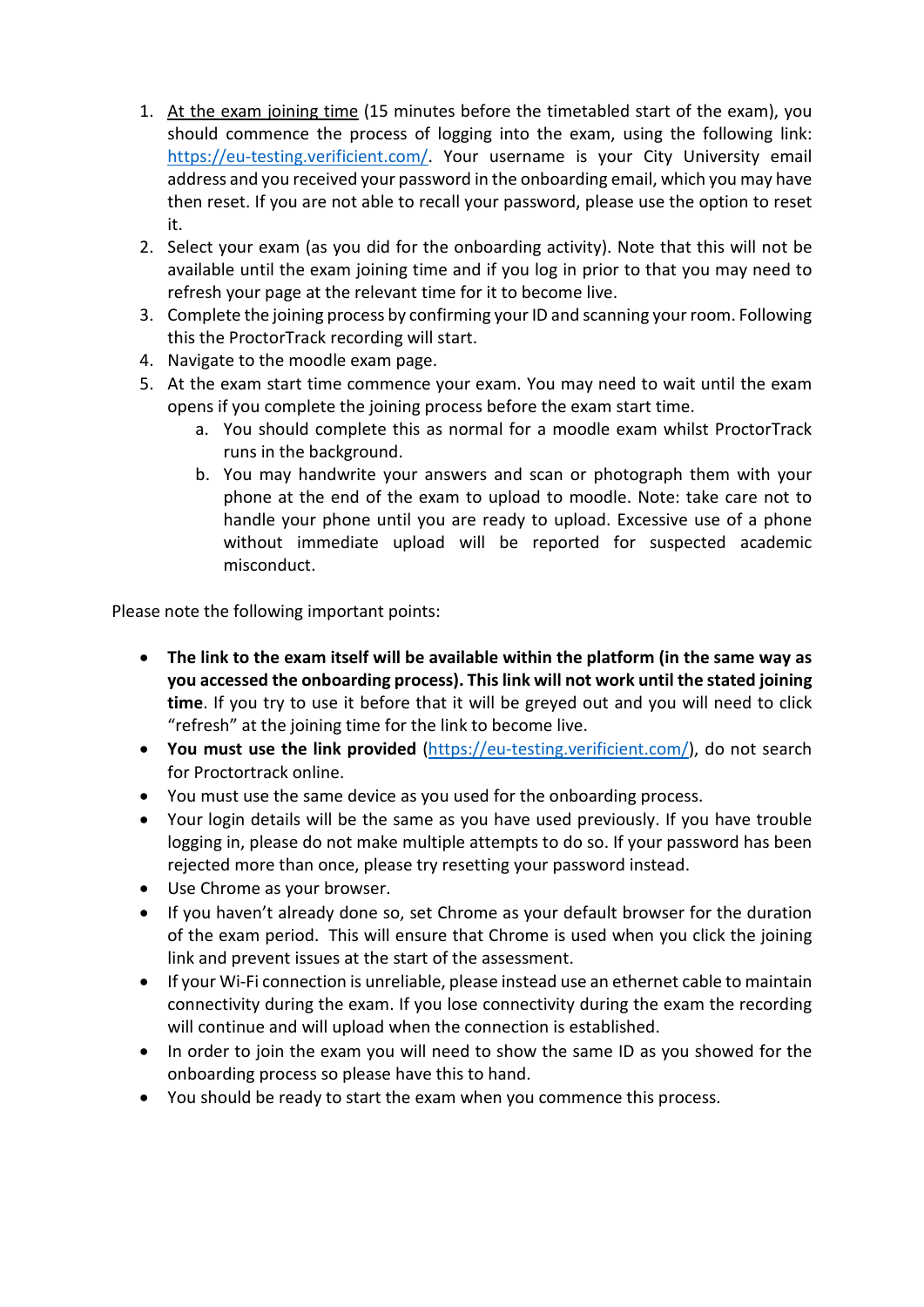### **At the end of your exam**

- 1. Submit your work to moodle. Please refer to the instructions on the moodle page.
- 2. Once your work is submitted you can close ProctorTrack by following the steps below. You may need to maximise it from your start bar in order to close it and stop the recording. **You must not exit until it has completed the upload of your proctoring session.**
	- a. Either select END in the top Proctortrack menu bar:



b. Or select the hamburger menu on the student video panel and then select END:



c. Select the Yes I have completed and submitted my test checkbox and then select END.

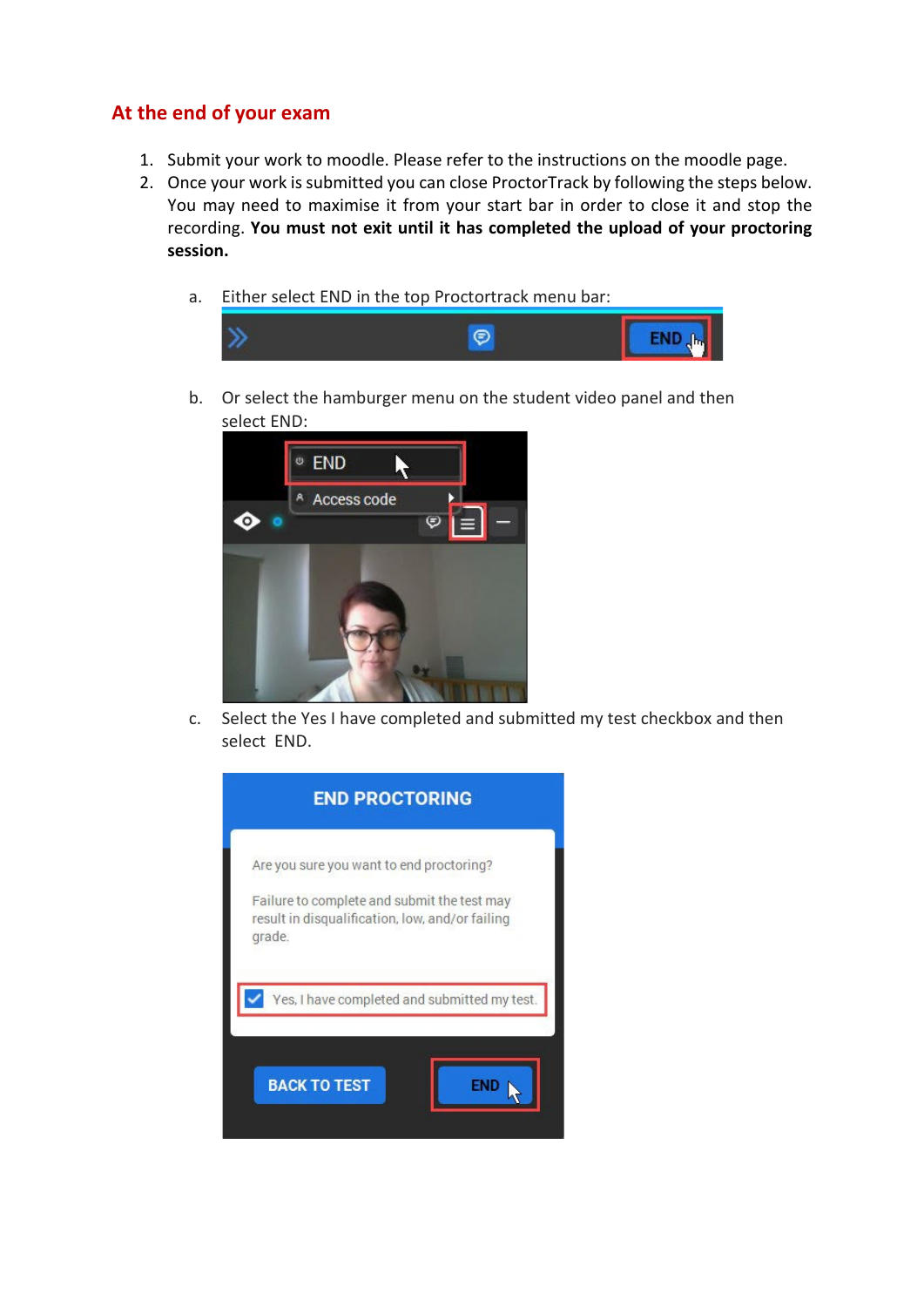d. Proctortrack uploads your proctoring data. Do not close the Proctortrack software while the upload is in progress.



e. Once the upload is complete, the status will show as 100% and you have the option to close or uninstall Proctortrack.

Select **QUIT APP** to exit Proctortrack but leave it installed so you can use it for later tests.

- If you accidentally close ProctorTrack during the exam please restart ProctorTrack and complete the joining process to recommend recording. Note that any stops in recording will be referred for review as potential academic misconduct.
- Please ensure you have submitted your work before you click "Finish" in ProctorTrack.

Please see the next section for Instructions and Guidelines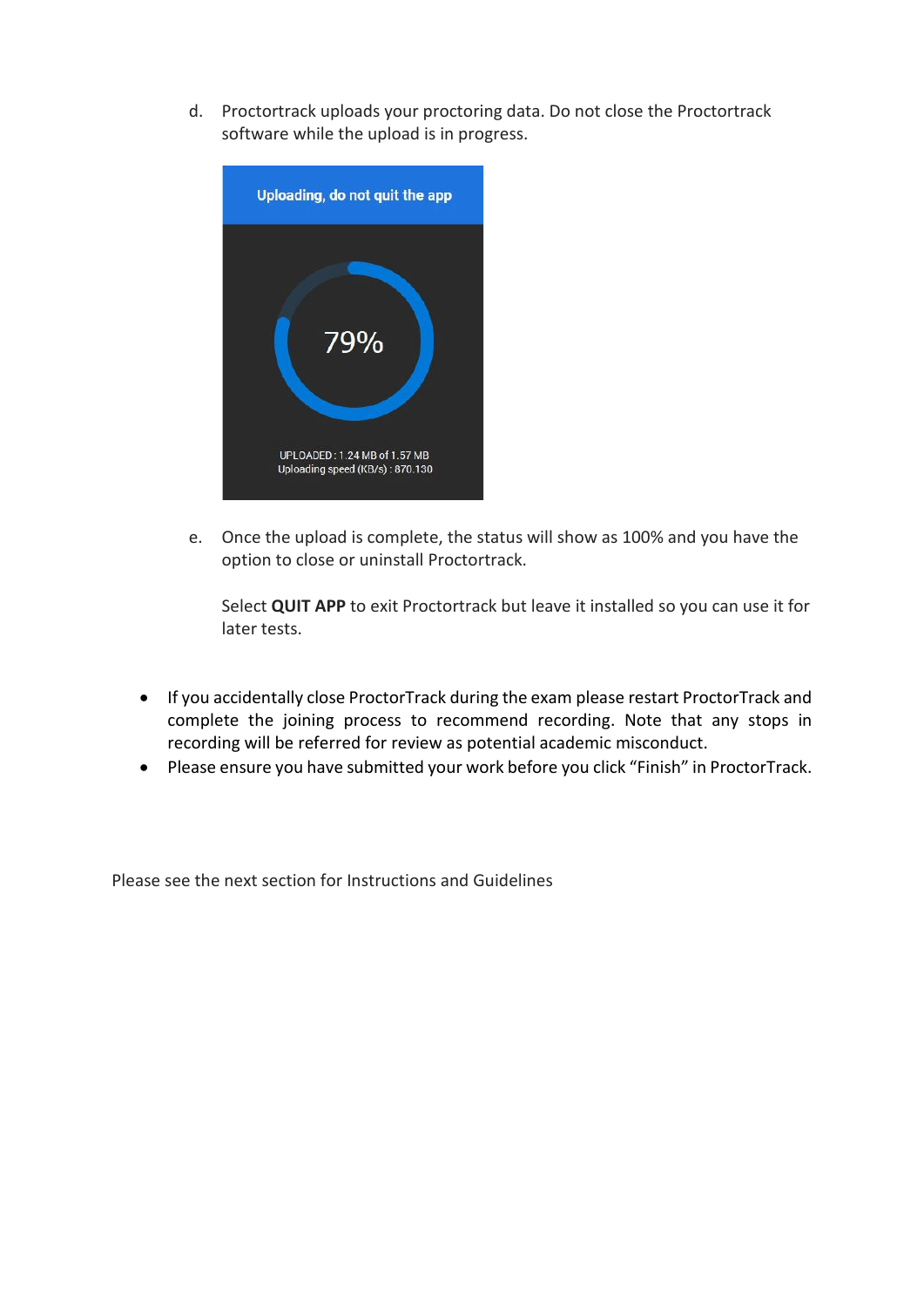### **Instructions and Guidelines**

### **Mobile Phones**

Mobile phones should not be used or within your vicinity during the exam. It should be left face down out of reach and ideally in another room.

The only instances where a mobile may be used is if MFA is required to log in to moodle, and to upload any handwritten work at the end of the exam. You should take care to complete these tasks swiftly and immediately remove the phone from your vicinity once the task is complete. All mobile phone use will be reviewed for suspicious behaviour.

#### **Eating and drinking**

You may eat and drink as you wish during the exam.

#### **Calculators**

If your exam permits calculators it must be a model accepted by the University for exams. Details of these modules can be found here in the 'What you need' section: <https://studenthub.city.ac.uk/timetabling-term-dates-exams/exams/during>

When using a calculator you should hold it up to the webcam at the start of your exam clearly showing the full calculator and it's model number.

#### **Taking breaks during the exam**

If necessary, you may take a short comfort break during the exam. Such breaks may be no longer than 5 minutes. The exam time will continue to run throughout any such breaks.

If you need to take a short comfort break, please ensure that you state your intention to do so directly into the webcam. Once you are ready to return to your assessment, please also state this directly into the webcam. This is purely for the purposes of the recording, do not expect a response.

When taking a break, you should remain, as far as possible, within the vicinity of the webcam such as when standing and stretching. Other than for the purposes of using the toilet, you should not leave the room in which you are taking the assessment at all.

If you are entitled to take additional breaks as part of your reasonable adjustments then the amount to which you are entitled will be included as additional time. For example, if you are entitled to an additional 10 mins per hour extra time and 5 mins per hour breaks, you will be given 15 mins per hour extra time. You should then manage your breaks within the extra time you have. Please note that, in taking a break as part of your reasonable adjustments, you must still remain within the vicinity of your webcam except as set out above.

All time off camera will be reviewed.